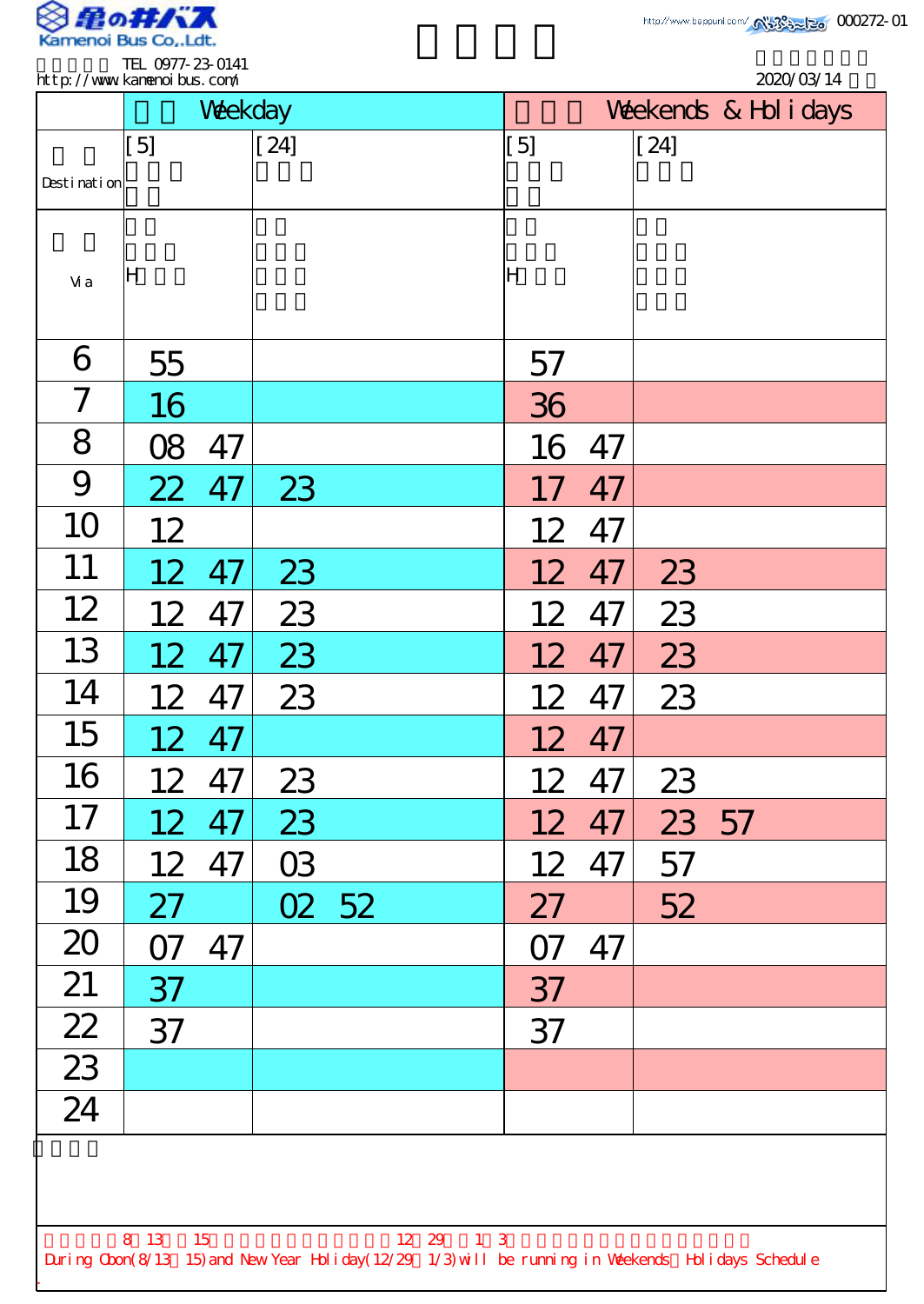

TEL 0977-23-0141 http://www.kamenoibus.com/

| http://www.kanenoi.bus.com/ |           |             |                      |  |        | 2020/03/14                                                                                         |  |  |
|-----------------------------|-----------|-------------|----------------------|--|--------|----------------------------------------------------------------------------------------------------|--|--|
|                             |           | Weekday     |                      |  |        |                                                                                                    |  |  |
|                             |           |             |                      |  | $[41]$ |                                                                                                    |  |  |
| Desti nati on               |           |             | <b>APU</b>           |  |        | Safari                                                                                             |  |  |
|                             |           |             |                      |  |        |                                                                                                    |  |  |
| Vi a                        |           |             |                      |  |        |                                                                                                    |  |  |
|                             |           |             |                      |  |        |                                                                                                    |  |  |
| 6                           |           |             |                      |  |        |                                                                                                    |  |  |
| $\overline{ }$              | 53        |             |                      |  |        |                                                                                                    |  |  |
| 8                           |           | 18 23 43 53 |                      |  |        |                                                                                                    |  |  |
| 9                           |           |             |                      |  |        | 17 52                                                                                              |  |  |
| 10                          | 17        |             | 37 52                |  | 24     |                                                                                                    |  |  |
| 11                          | 37        | 52          |                      |  | 17     |                                                                                                    |  |  |
| 12                          | 37        | 52          |                      |  | 17     |                                                                                                    |  |  |
| 13                          |           | 37 52       |                      |  | 17     |                                                                                                    |  |  |
| 14                          | 37        | 52          |                      |  | 17     |                                                                                                    |  |  |
| 15                          | 37        | 52          |                      |  | 17     |                                                                                                    |  |  |
| 16                          | 52        |             |                      |  | 17     |                                                                                                    |  |  |
| 17                          | 24        | 38 54       |                      |  |        |                                                                                                    |  |  |
| 18                          | 24        | 38 54       |                      |  |        |                                                                                                    |  |  |
| 19                          |           | 22 27 47    |                      |  |        |                                                                                                    |  |  |
| 20                          | 27        |             |                      |  |        |                                                                                                    |  |  |
| 21                          | <b>O7</b> |             |                      |  |        |                                                                                                    |  |  |
| $\overline{22}$             | 17        | 57          |                      |  |        |                                                                                                    |  |  |
| $\overline{23}$             |           |             |                      |  |        |                                                                                                    |  |  |
| 24                          |           |             |                      |  |        |                                                                                                    |  |  |
|                             |           |             | $\ddot{\ddot{\psi}}$ |  |        | $\ddot{\cdot}$                                                                                     |  |  |
|                             |           |             |                      |  |        |                                                                                                    |  |  |
| 8 13 15<br>$12 \t29 \t13$   |           |             |                      |  |        |                                                                                                    |  |  |
|                             |           |             |                      |  |        | During Cbon(8/13 15) and New Year Holiday(12/29 1/3) will be running in Weekends Holidays Schedule |  |  |